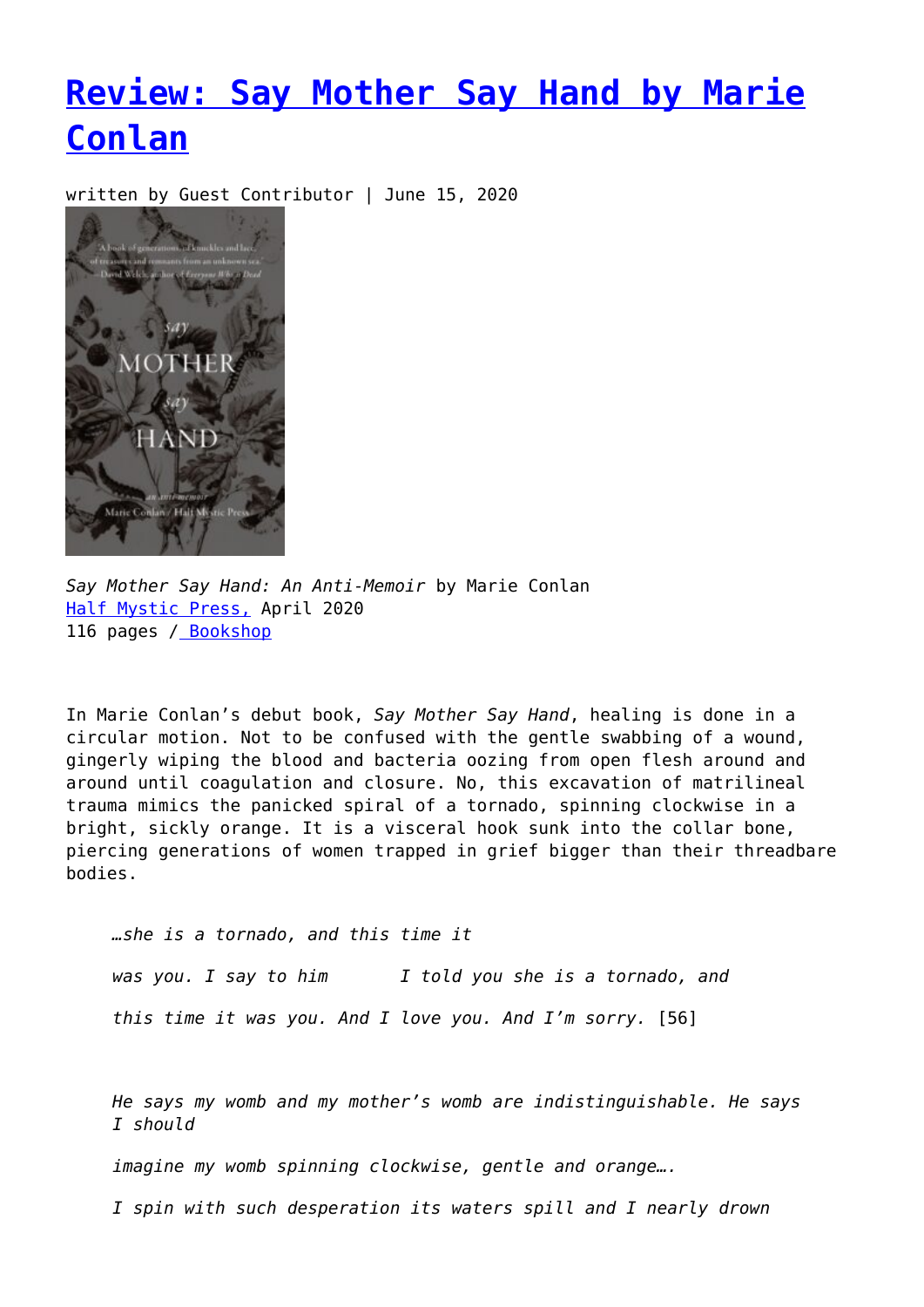*just ankle deep, I bless my*

*orange lake with nervous authority, I bleed for months.* [86]

This incessant cycling doesn't disorientate, but rather gives permission to the dizziness to create new shapes. Conlan tilts genre and memory and lineage off its axis. She vibrates between opaque poetic narrative and bleeding prose block, between mother, grandmother, and narrator, to hold her roots too close to "a moon almost full stop [18]" and compel the tidal wave to come.

And through the devastating washing, the narrator is able to hallucinate the first fracture, the first trauma of a Jewish grandmother fighting for her young life in Holocaust-era Poland. A woman with many names, but was first named Renata, who now only lives in memories tinged with horror—lives in the hardness of decorated hands that wield weapons like iron fire pokers and bottles of vodka at her children's temples.

*Renata, I cannot pronounce the river I gave you for your pretend girlhood. I fish a stone from the river with my mouth and inhale it into my throat. Choking now, I remember.* [92]

But Conlan doesn't stay in the surreal currents of this dreamed-up Polish river for long. As quickly as we get to see Renata with "corn poppies weaved through the ends of her thin black braids [63]," we just as quickly wear the heaviness of her haunting. We taste how Renata has manifested in the gut of her daughter and her daughter's daughters. We hear the snapping of bones and minds, can smell pungent piss in the toilet after detox, can feel the cold tile under the narrator's legs as she slips into depression.

This is the true magic of Conlan's writing. She moves with ease between the ethereal metaphor and the tangible copper of flesh. Conlan's ability to shine an unforgiving, post-suicide-attempt fluorescent hospital light on the poetic modes we use to reckon intergenerational trauma begs the question: *how else is there to exhume a force that festers so deeply in the body?* When DNA is composed of a god-like power the narrator cannot see, touch, or even uncover in Google searches, but that densely lingers all the same.

*Origins attract beasts. When you weed a garden you pull*

*from the roots and devour it whole.* [62]

For Conlan, there is no other place to start than at the root. The root of the palm and of the dream. The root of a mother's alcoholism. The root of a grandmother's suicide, naked and afraid of the Nazis bursting through her door, which is to say, bursting through the fragile walls of her mind, "walls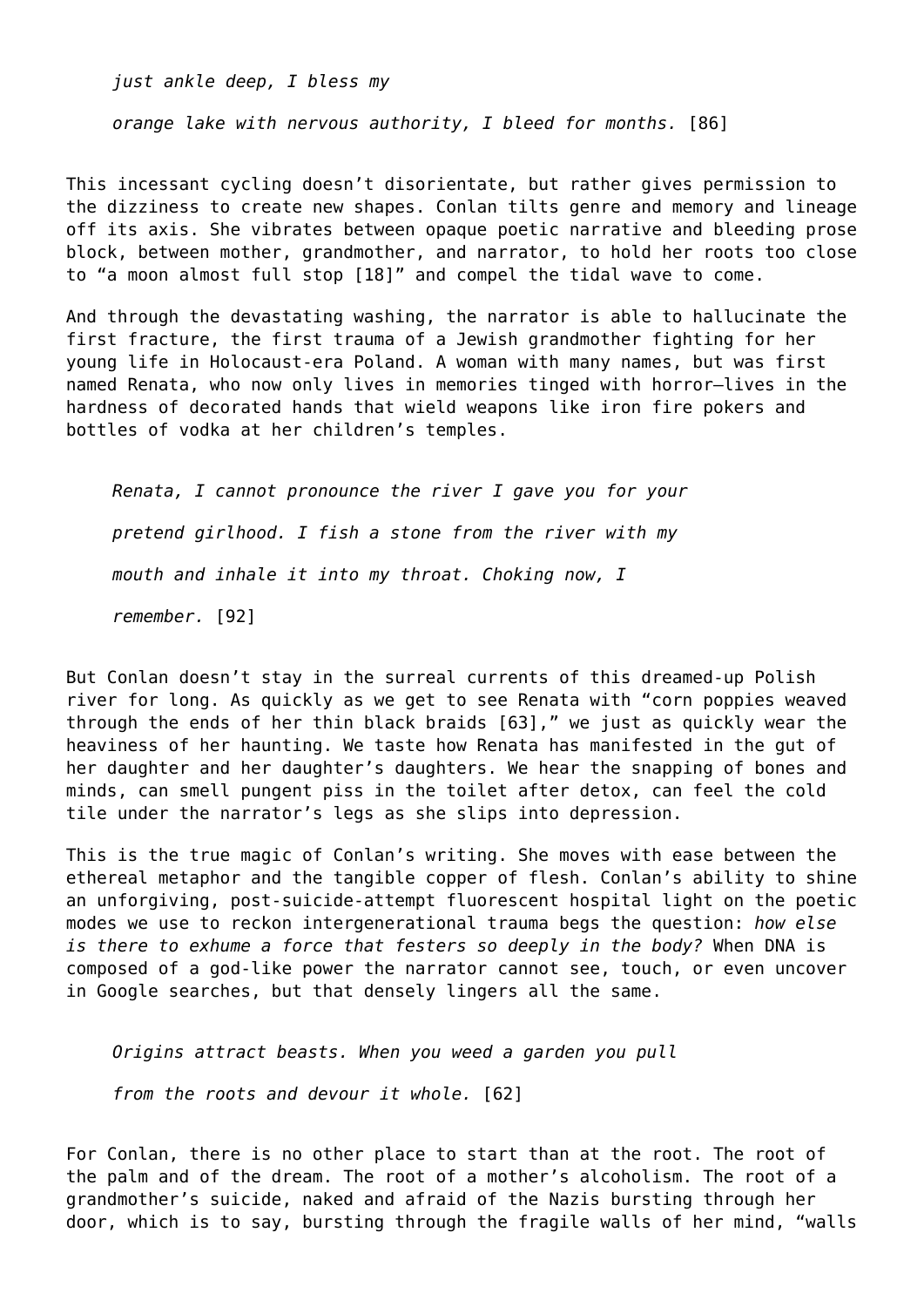stained blue by Zykon B [59]". Conlan devours the roots and creates new homes for them—through morpho butterflies and three little girls pulling bloody acorns from their throats. Through "caterpillars hanging from the vine of the catheter [17]." By diving deep into the fragile potential of bodies, the narrator bears witness to the sickness, but more importantly, she bears witness to the lives themselves.

If the body remembers everything she happened to me she happened to me before I was something to be happened to if the body remembers everything she happened— [95]

This is the true phenomenon of this gut-wrenching anti-memoir—Conlan wrings out the body with severe twists of the hands she has inherited, but by doing so, exudes a tenderness—a kind exposure. She holds her lineage close to her breasts in full transparency of midday, and pushes forward, with love.

*In a dream I have daughters. Renata is a child when we leave for the hills and turn into another ridge. We travel at noon, empty and cold and without a place to move from. I carry her across my chest, I carry her firmly with both arms….*

*My mother is a baby when we find the sea. I am already there. I embrace her across my chest, firmly with both arms. I emerge a sea urchin and I emerge a helpless thing drowning in air. Yellowing pockets of moon in my lungs. Almost too bright. I travel at noon, with a blue scarf and a tin cup for holding things* [58].

*Say Mother Say Hand* reminds us with both open palm and hardened fist that carrying—mother, body, genocide, dreams blue and bursting from the throat—is not a linear act, but an unfolding one. One that knots the threads of bodies and names. One that begs you to swallow time, open cracked lips, and speak.